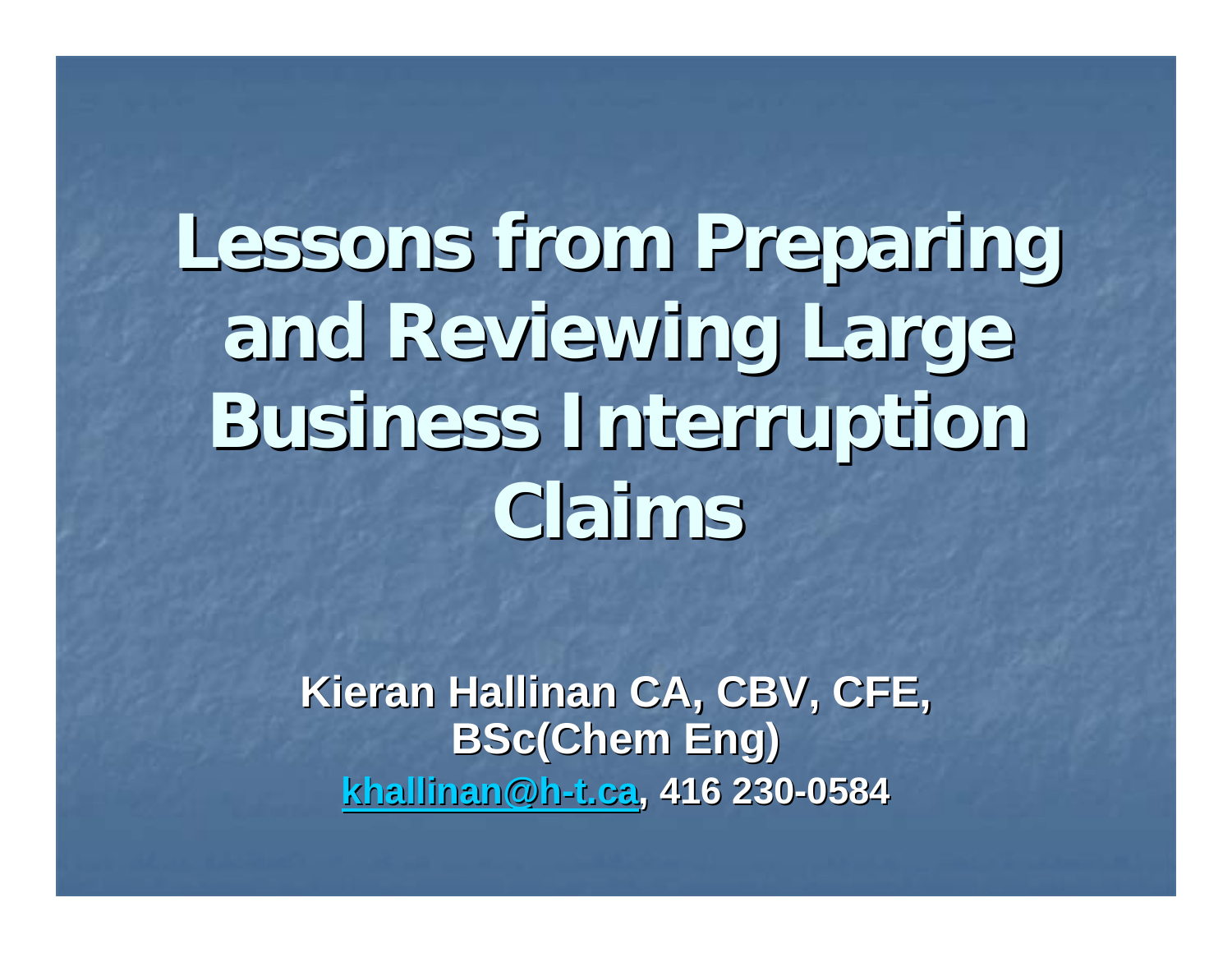# Agenda

**<u>n</u>** Introduction **Example Claim Rolicy Issues RACCOUnting Issues D** Other Observations **Lessons Learned** 

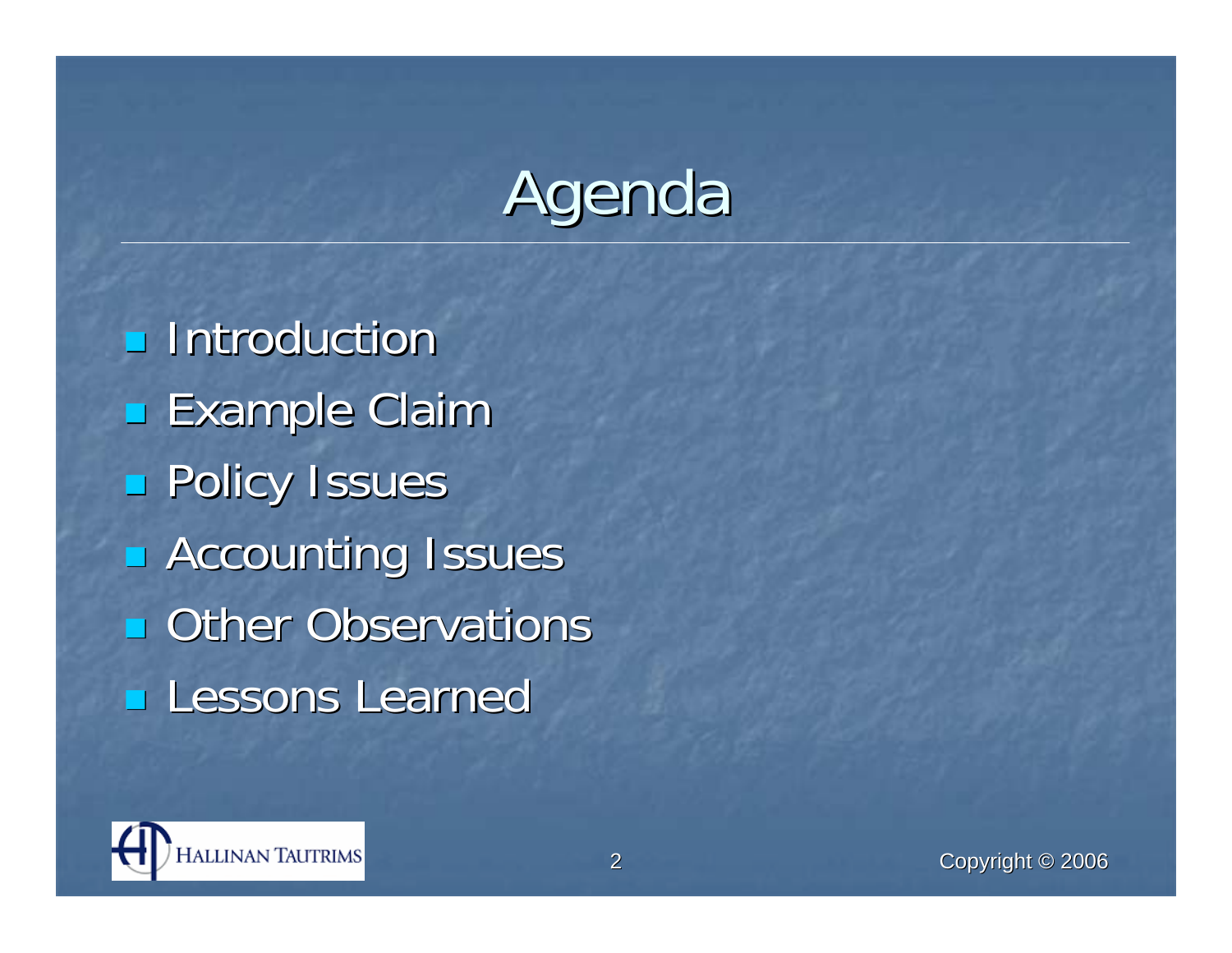### **Introduction**

 $\mathbb{R}^2$ What does business interruption insurance cover?

- What does Profits form cover?
- $\mathbb{R}^2$ ■ What does Gross Earnings form cover?

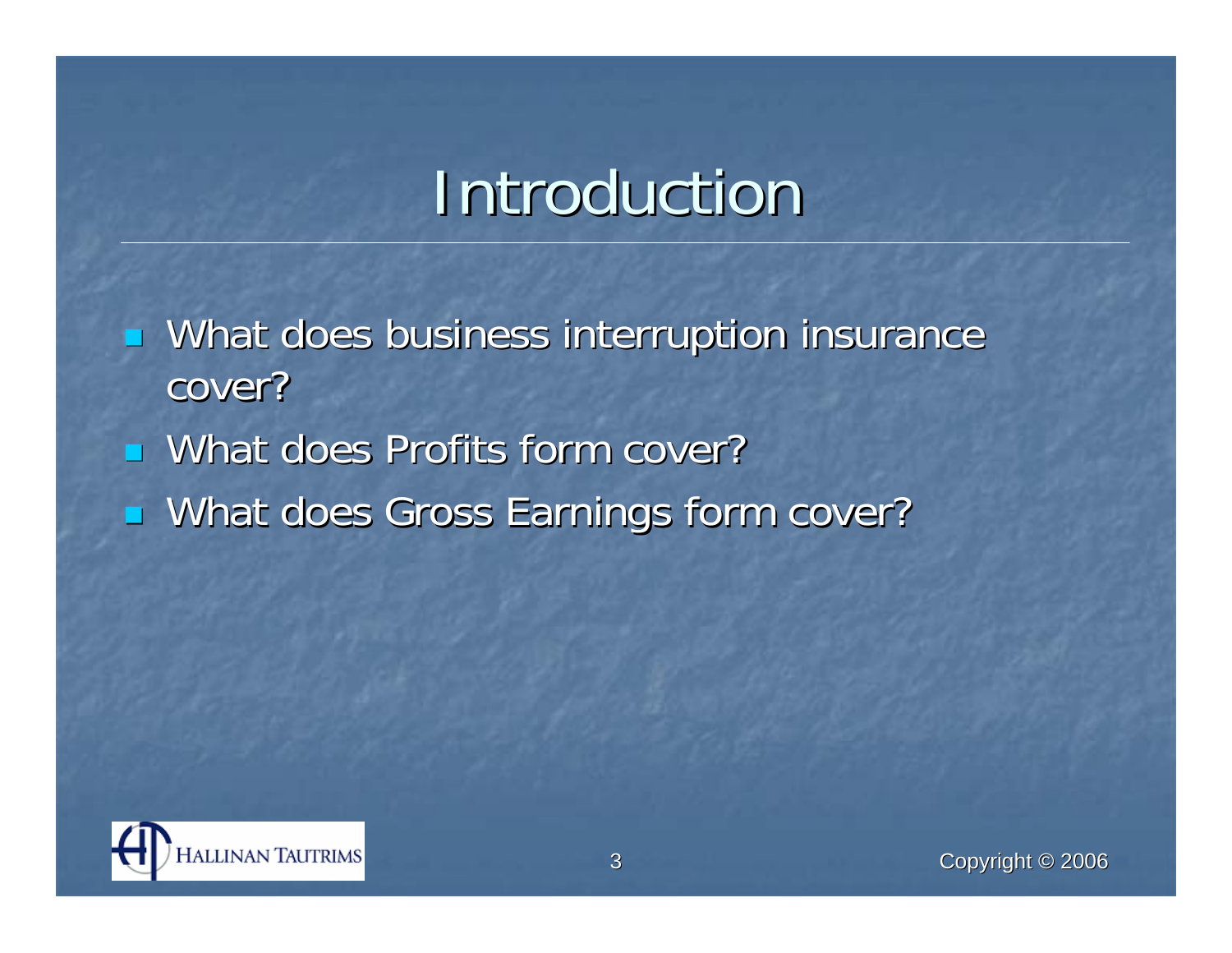### Example Claim



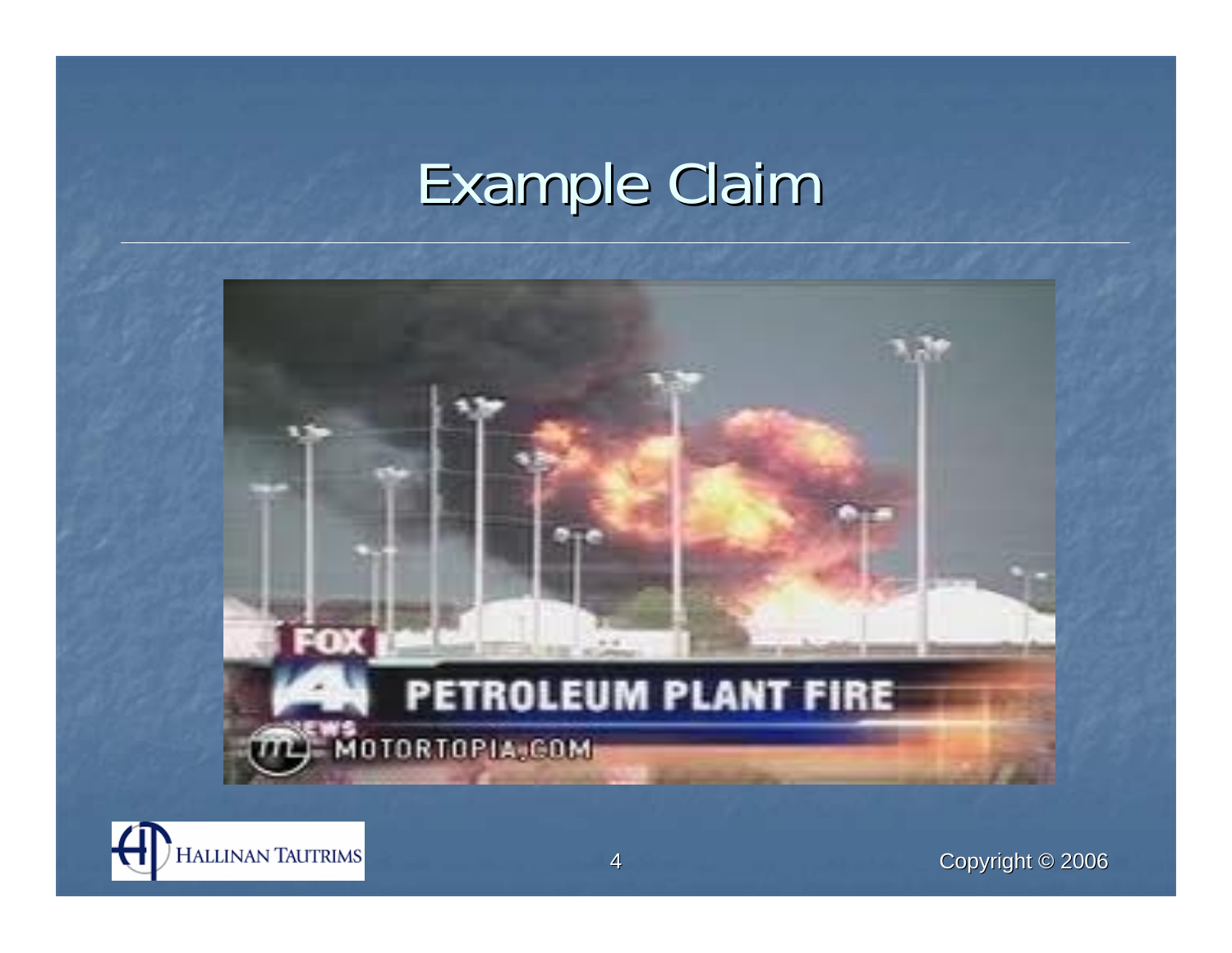**REDINAL Indemnity Period Return to normal?** 



### **NORMAL? NEVER!**



Copyright © 2006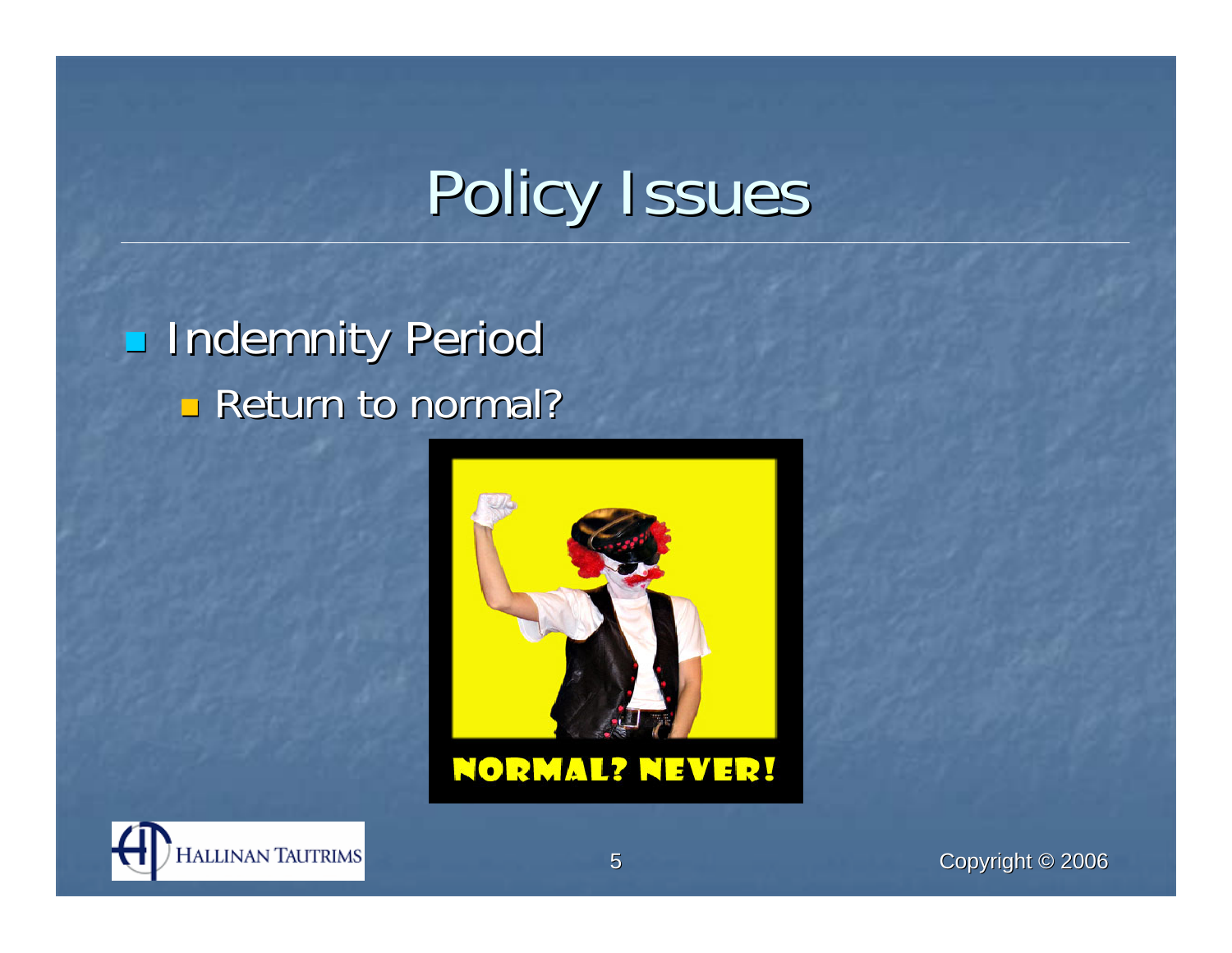## Policy Issues Quiz 1

■ When did the business return to normal?  $\mathbb{R}^2$ **B** April 1, 2010  $\mathbb{R}^2$ **B** April 20, 2010  $\mathbb{R}^2$ **September 30, 2010** September 30, 2010

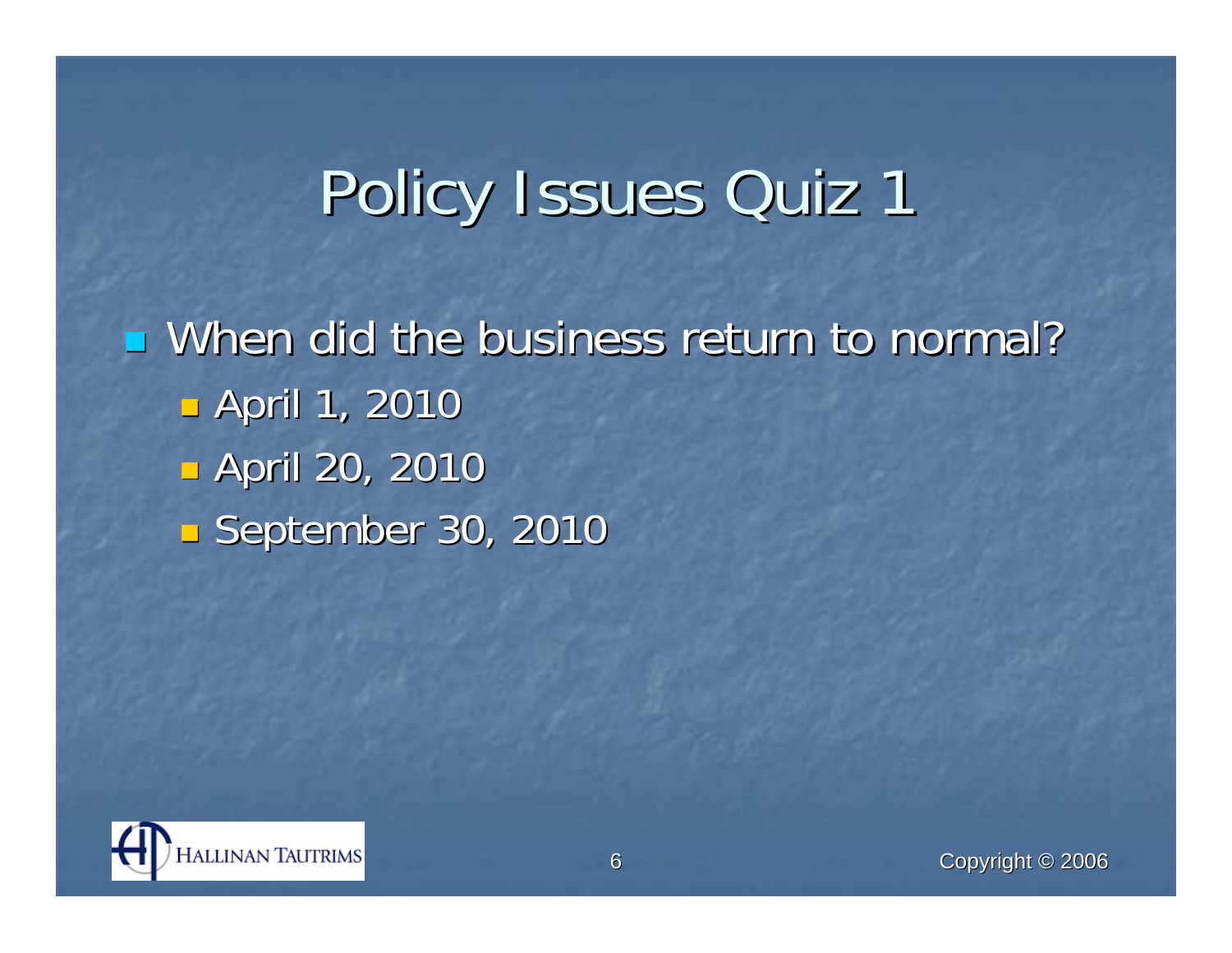### **Lost gross profit**  $\mathbb{R}^2$ **Expected Gross Profit less Actual Gross Profit**



7



Copyright © 2006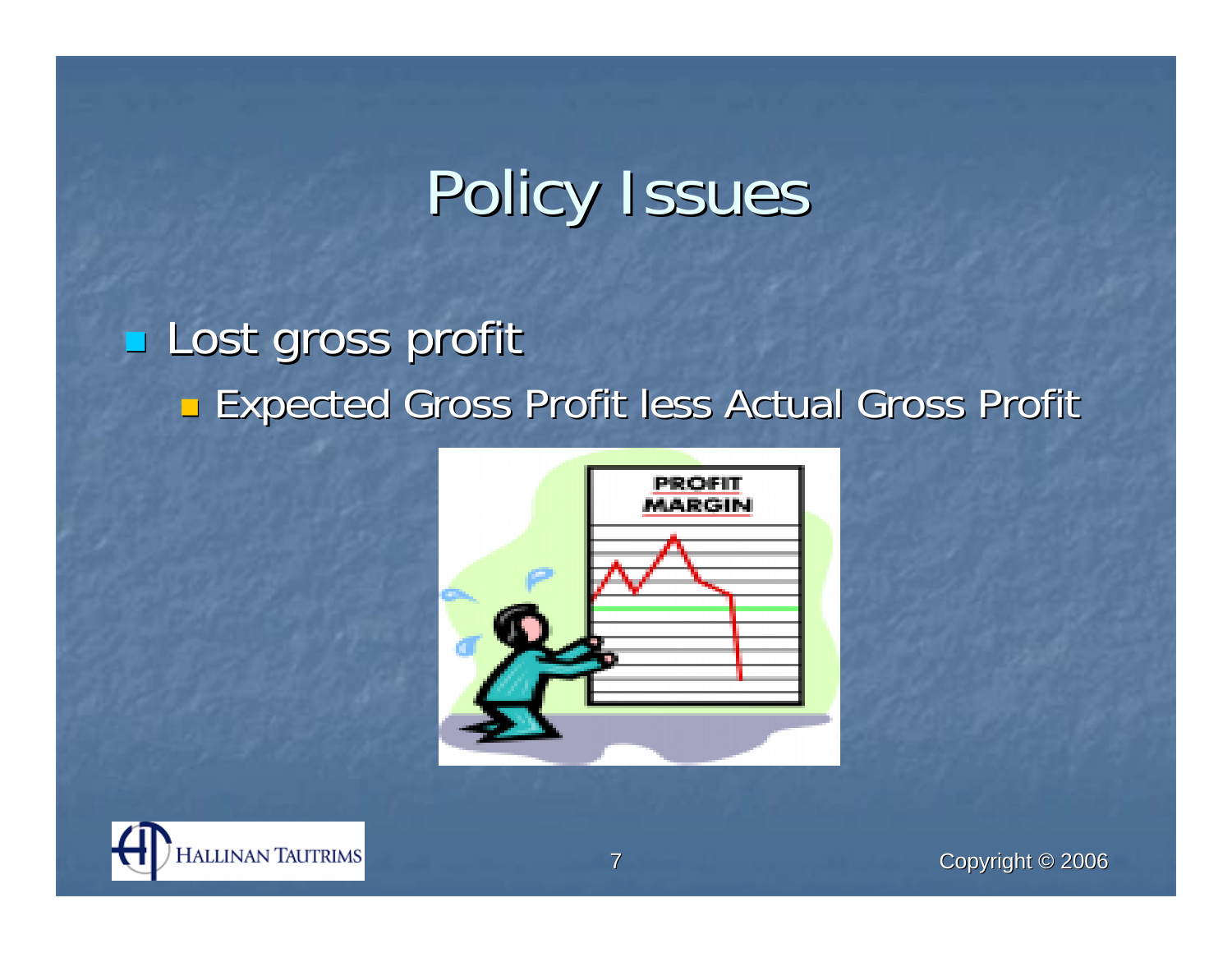**Expected Sales <u>n</u>** Mature/Stable business  $\mathbb{R}^2$ **Expanding business (see Quiz 2) Effect of non-insured events**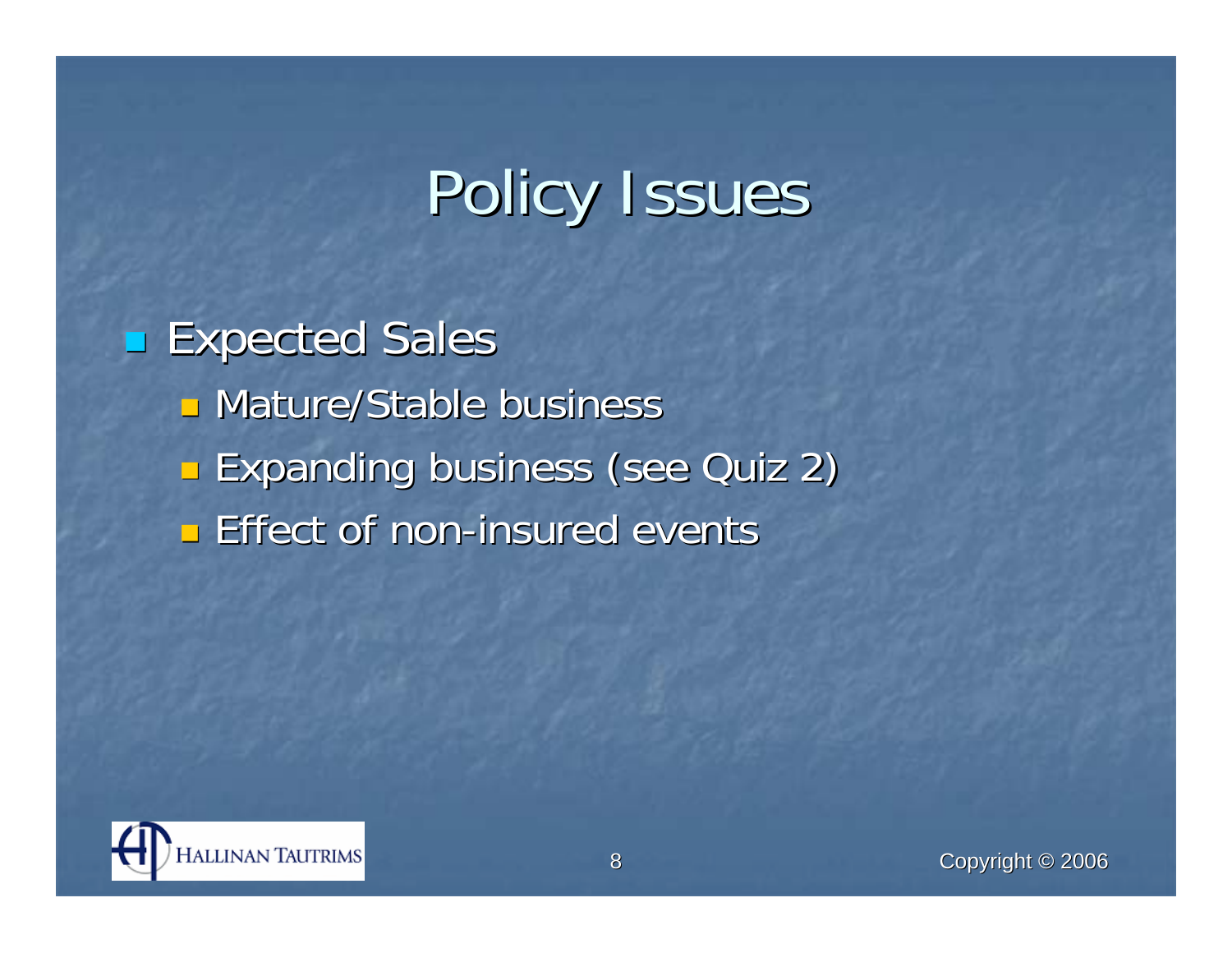#### Policy Issues – –– Quiz 2

**E** What would the production volume have been if the explosion had not occurred? been if the explosion had not occurred?  $\mathbb{R}^2$ **Production prior to September 1, 2009**  $\mathbb{R}^3$ Budgeted production from December 16, 2009 $\mathbb{R}^2$ **Randon From April 1, 2010** Actual production from April 1, 2010 ■ Other?

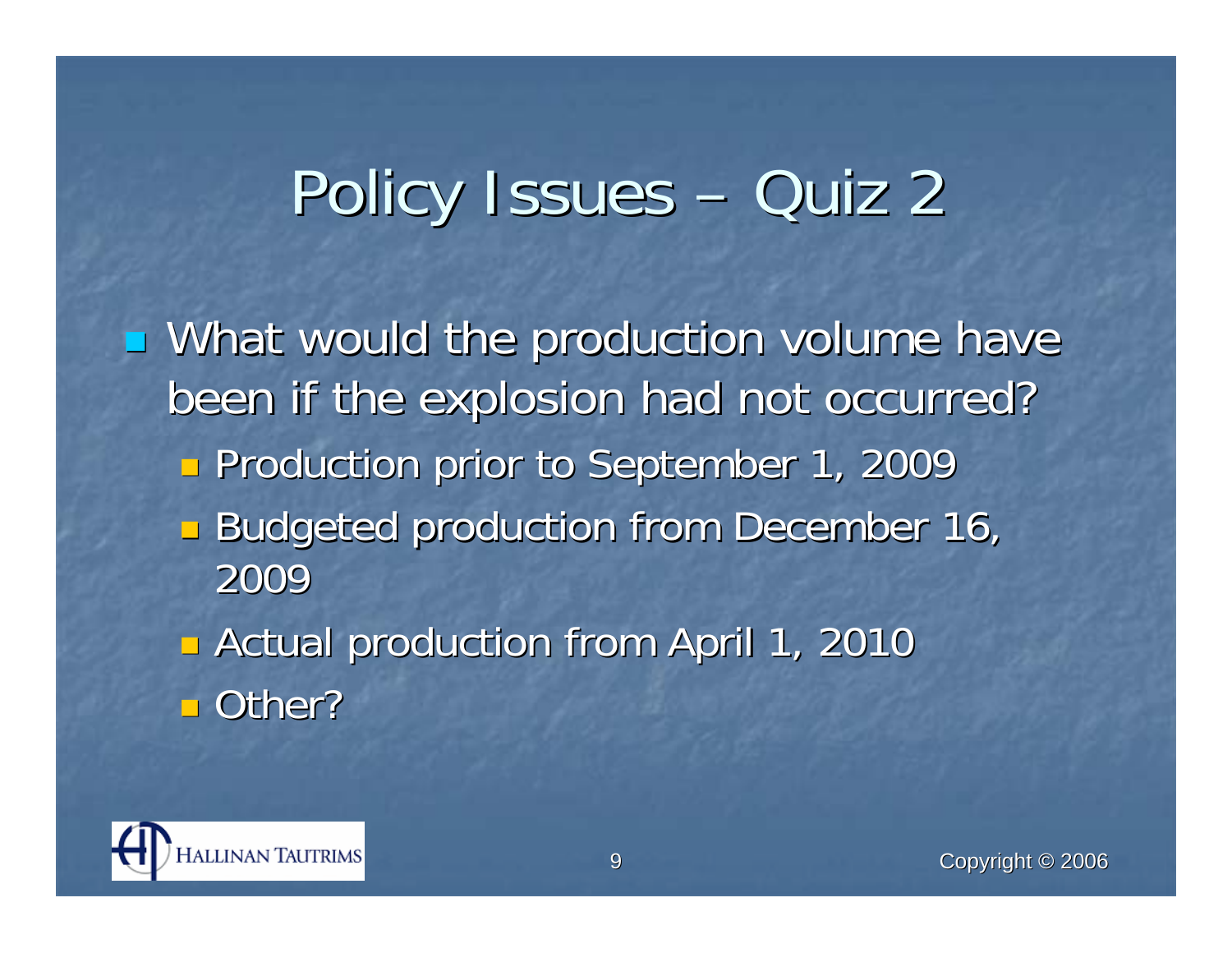

Copyright © 2006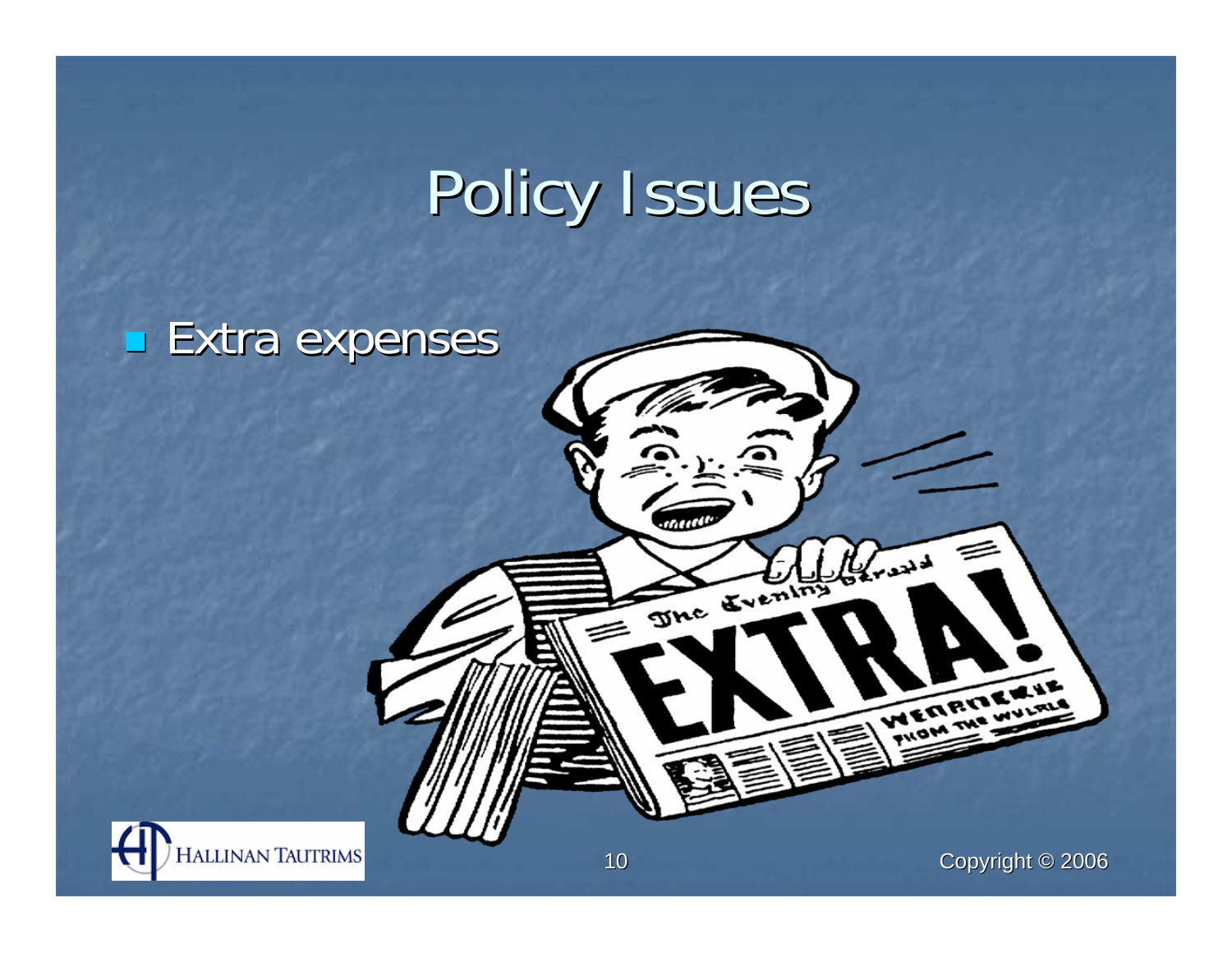#### Policy Issues – –Quiz 3

**u** What extra expenses have we incurred in our example?

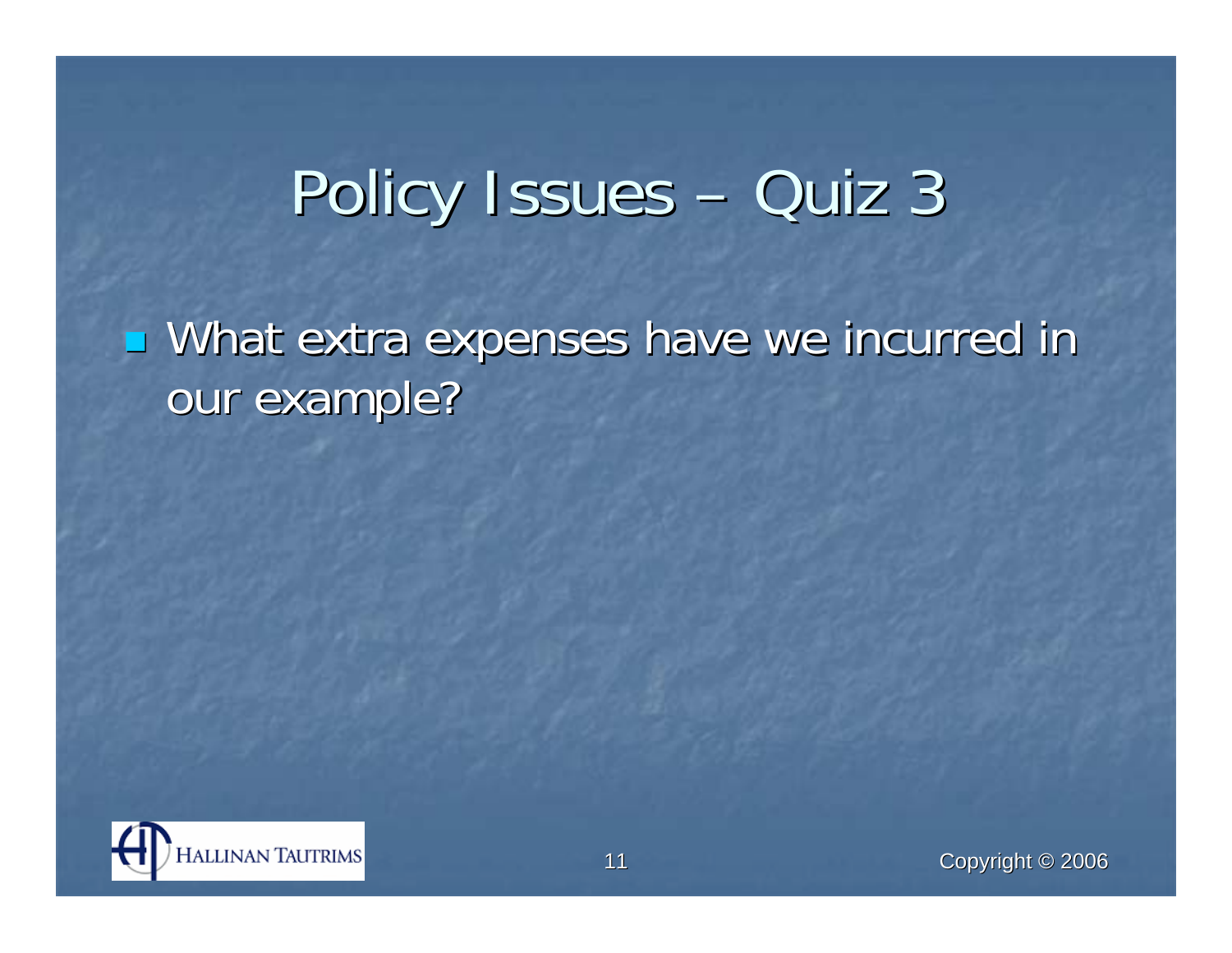#### Policy Issues – –Quiz 3

**u** What extra expenses have we incurred in our example?  $\mathbb{R}^2$ **Excess cost to purchase chemicals compared** to the sales value of production  $\mathbb{R}^2$ **Extra freight costs**  $\mathbb{R}^2$ **Product testing costs** 

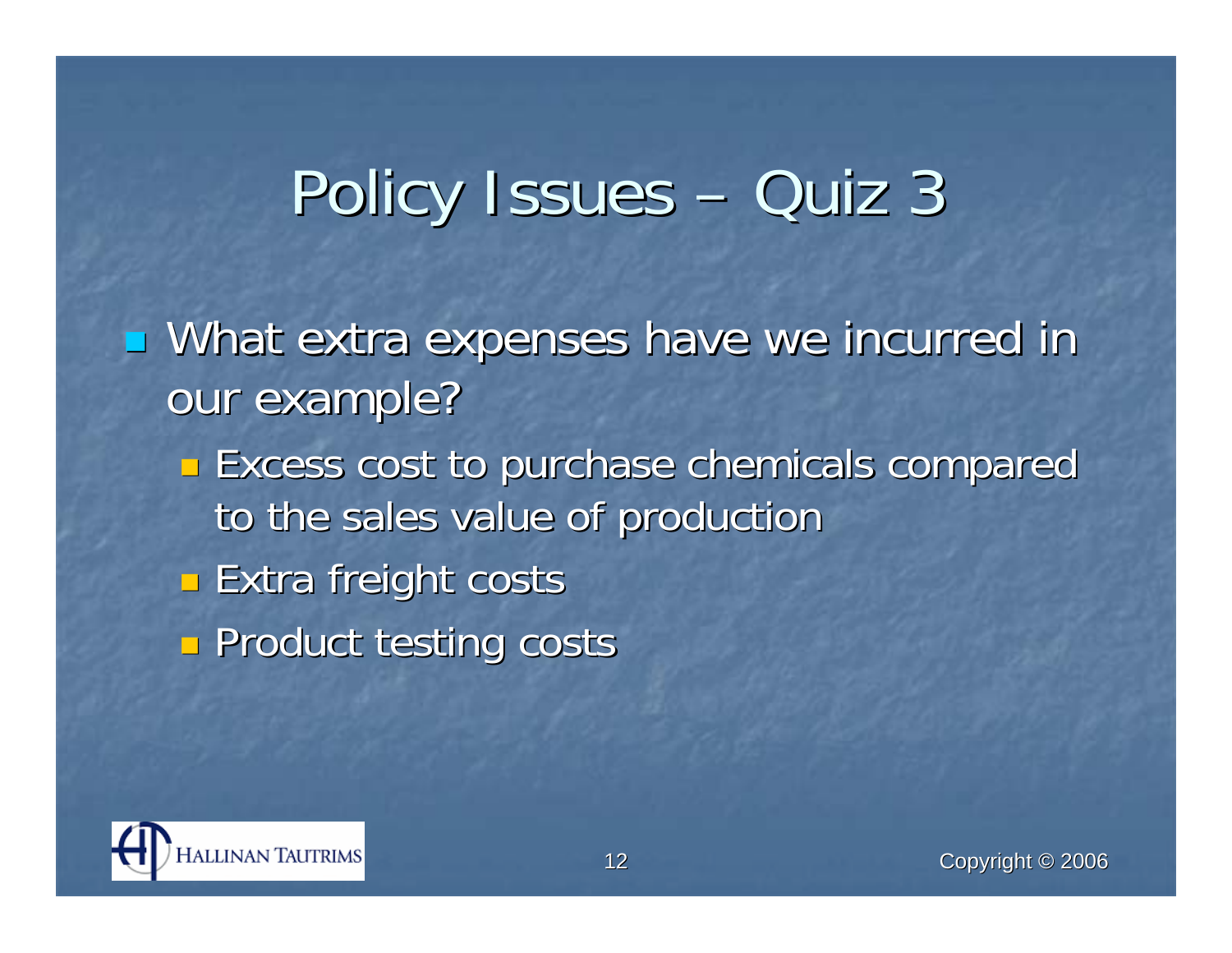### **Accounting Issues**

**Depreciation – is it a saved expense Exchange – what exchange rate Exchange rate** should be used?

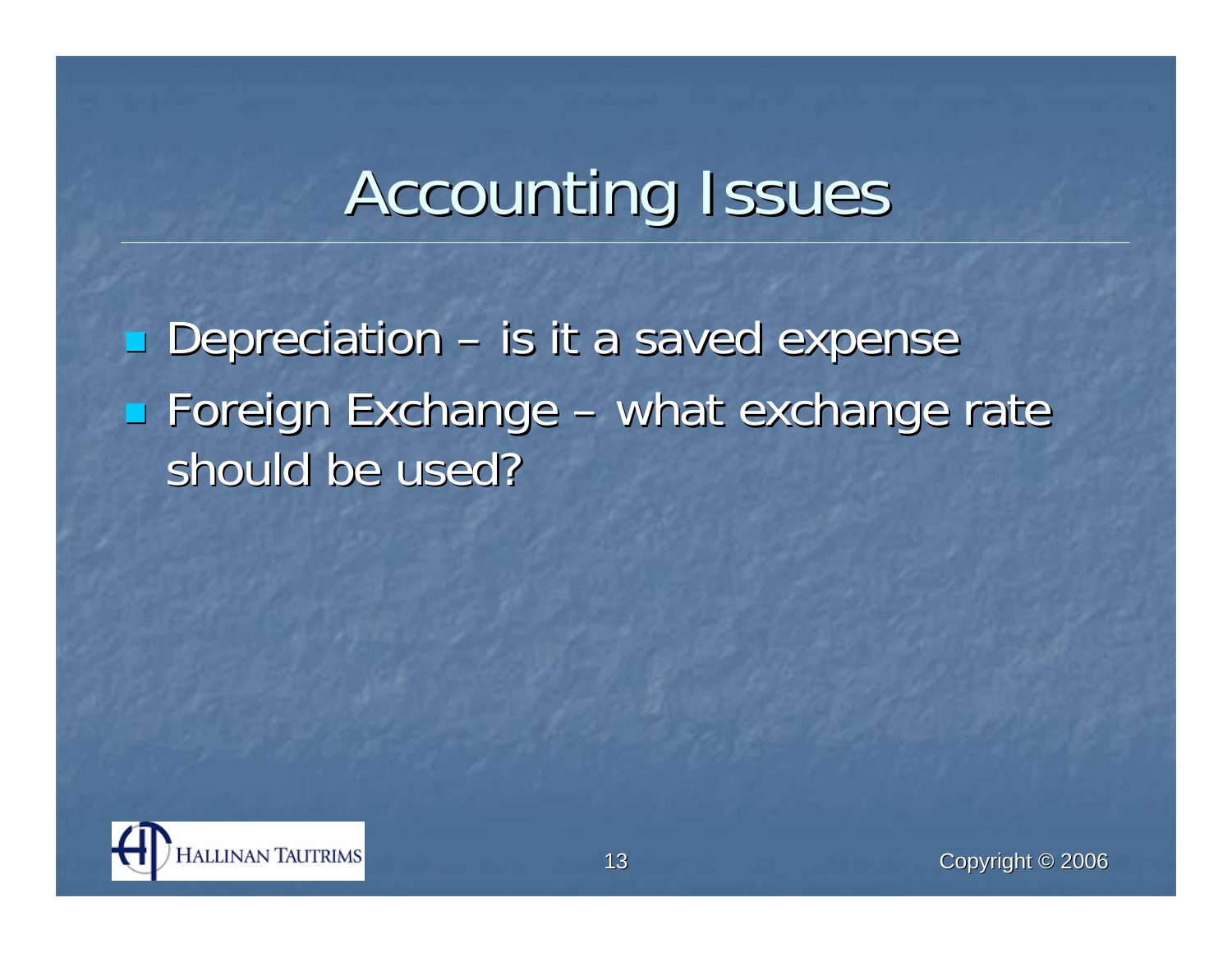### **Other Observations**

**Interim Payments Insurer's exposure to commodity prices Property and Business Interruption** Insurance underwritten by different underwriters

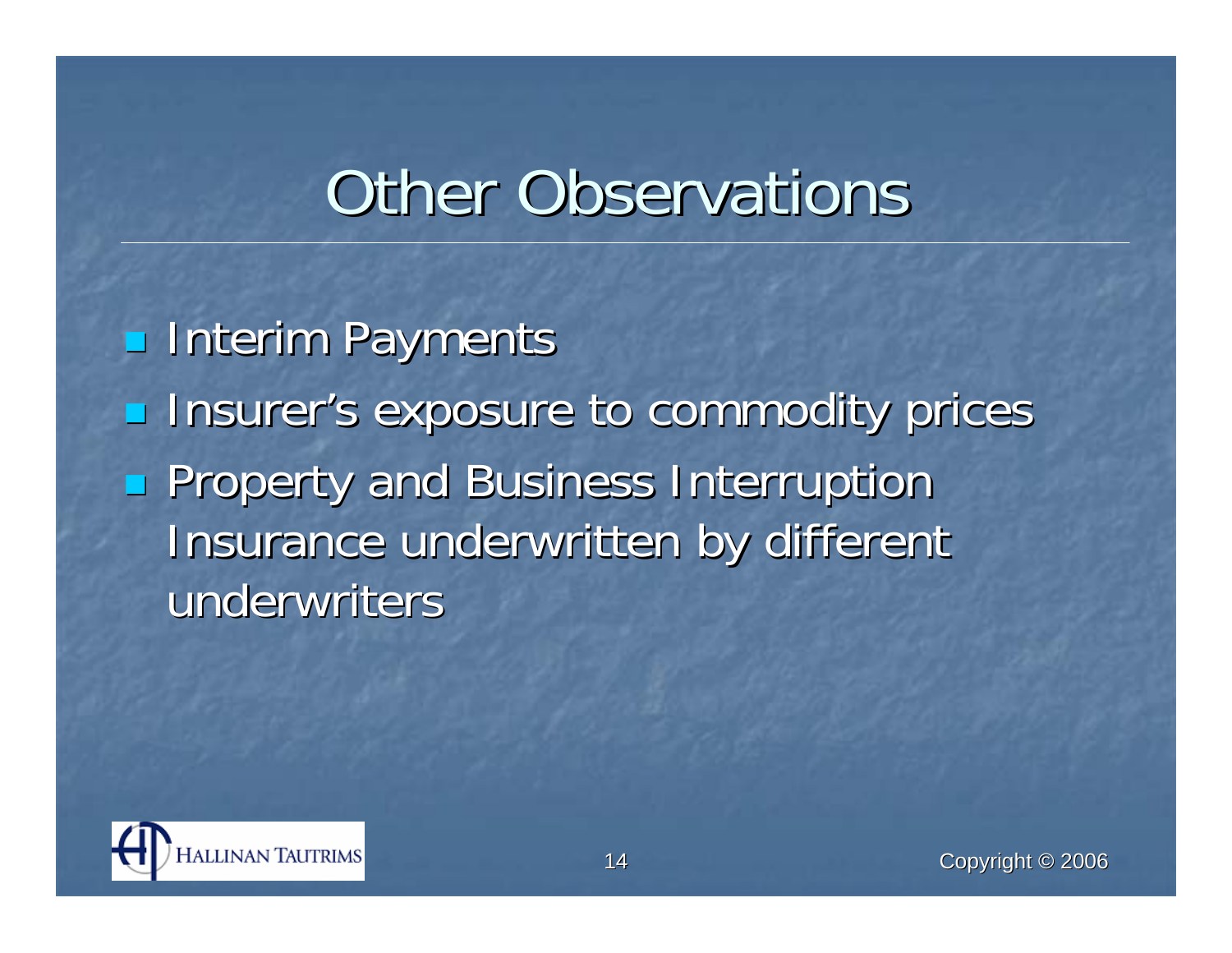### Lessons Learned

**E** Consider the type of business interruption policy which meets your needs and the needs of the policyholder:  $\blacksquare$  Profits form T.  $\blacksquare$  **Daily amount**  $\mathbb{R}^2$ **<u>n</u>** Standing Charges **u** Use a forensic accountant in large business interruption claims.

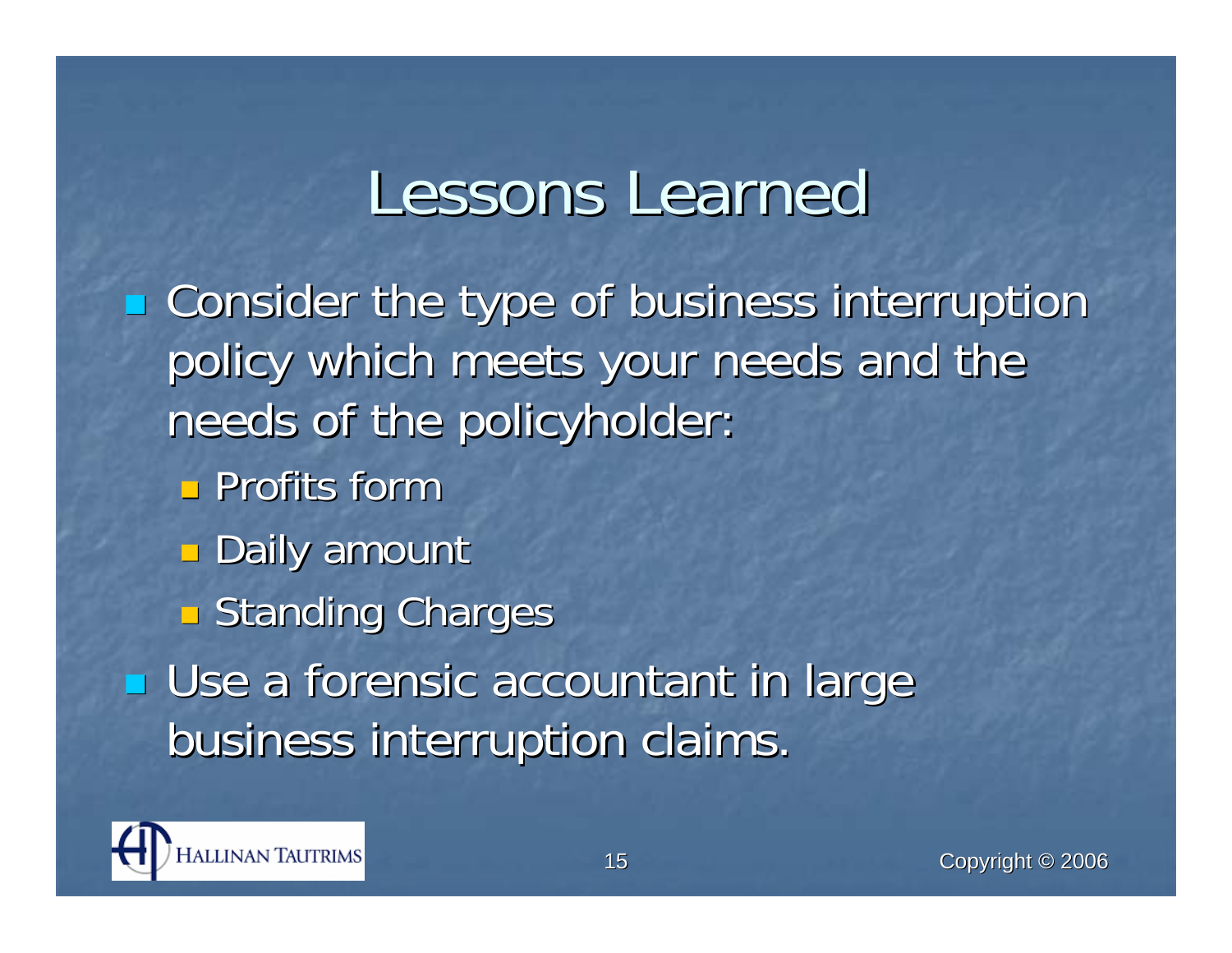### Our Services to Insurers

As expert accountants we assist insurers in:  $\mathbb{R}^2$ **The preparation, analysis, review and** negotiation of insurance claims in a timely manner.